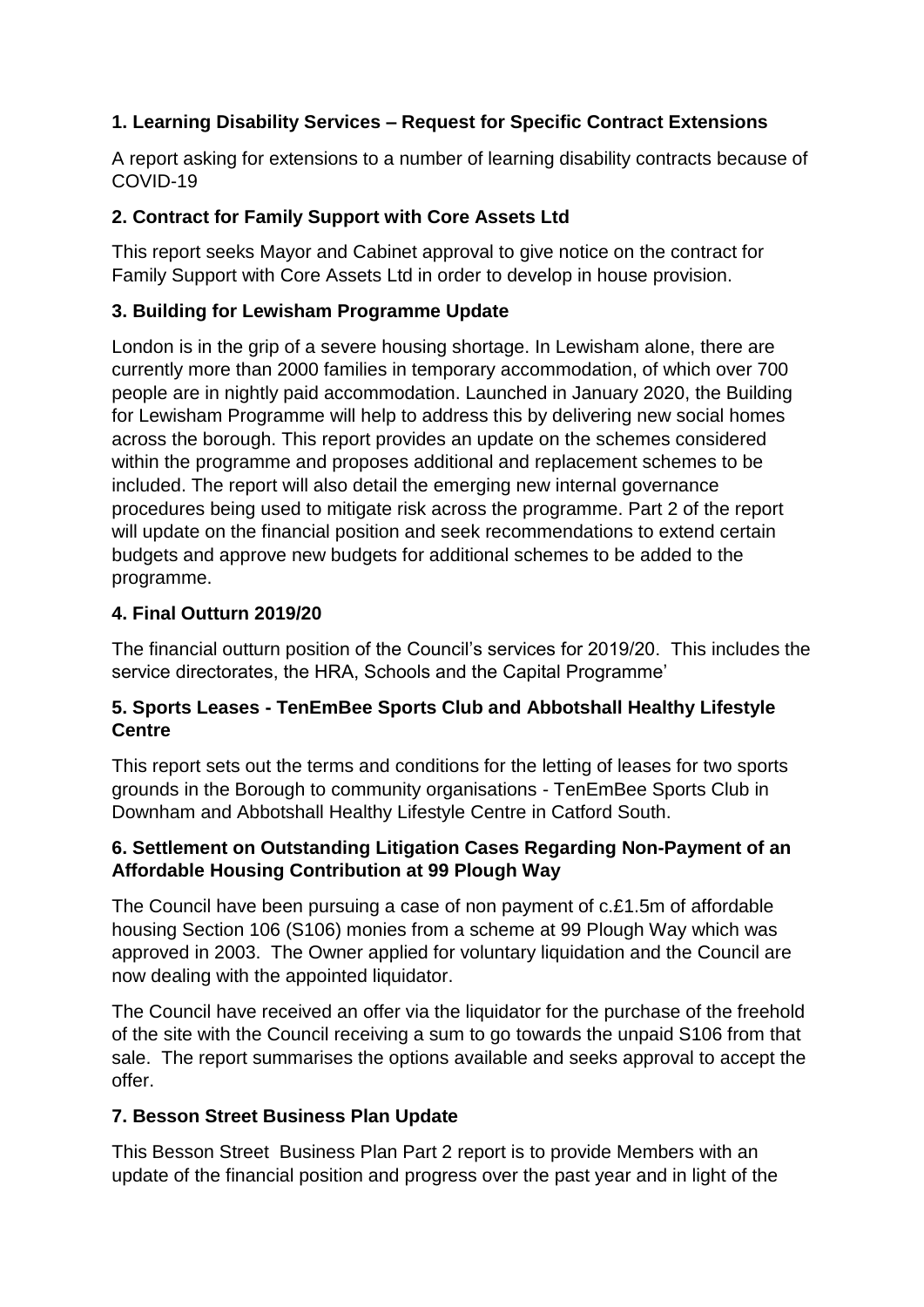covid 19 pandemic, and the intentions going forward. The update will also include changes to the JV Board members in light of Madeline Jefferies recent retirement.

## **8. Covid-19 Response Period Adult Integrated Commissioning Contract Extension**

This report seeks approval from Mayor and Cabinet to extend a number of contracts for a range of Adult Integrated Commissioned services where re-procurement has been unable to proceed because of the impact of Covid-19. The requested extension will be until 31<sup>st</sup> March 2022 as officers have not had sufficient time to undertake some of the required information and data collection tasks before the procurement exercise can be started ie: soft market testing, site visits, provider information sessions and service user consultations that was scheduled within the first 3 months of the 2020/21 financial year. Given the longer term impact of COVID-19 it is necessary to delay procurement and extend the contracts with to ensure that we factor in COVID-19 protection measures to the programme and contracts.

## **9. Former Ladywell Leisure Centre – Update**

This report will include Ladywell S105, appropriation for planning purposes, registering of the land/stopping up and the recognition of scheme to allow submission for Planning along with a Procurement approach for Tendering the contracts.

#### **10. Insurance Update**

To advise Mayor & Cabinet of changes in the insurance markets and concerns that we may not be able to achieve renewal within tolerances. It will seek approval to delegate to the Acting Chief Finance Officer the ability to renew outside of tolerances if this still demonstrates VFM in the current market and seeks approval to procure in the event we can't renew on a VFM basis (or within tolerances) and approves delegation to the Acting Chief Finance Officer to award.

#### **11**. **Financial Forecasts 2020/21**

This report will set out the financial forecasts for 2020/21 as at the end of May 2020, noting any exceptional items to the end of June 2020 and projected to the year end.

#### **12. Amending Lewisham Homes Articles of Association**

A report seeking approval from Mayor & Cabinet to make a number of changes to the Articles of Association by which Lewisham Homes is incorporated. This includes but is not limited to changes in how the board is composed and governed, some changes in terminology and definition and other procedural matters.

#### **13. Apprenticeship Training Provider Procurement 2020**

To aid in our continued efforts to achieve the Mayors manifesto commitment and to relaunch the Apprenticeship programme post lockdown, we are planning to launch a 100 in a 100 days campaign in order to achieve commitments from both Council and partners to provide new Apprenticeship opportunities to both support our target objectives but to also create as many new opportunities for Lewisham residents. As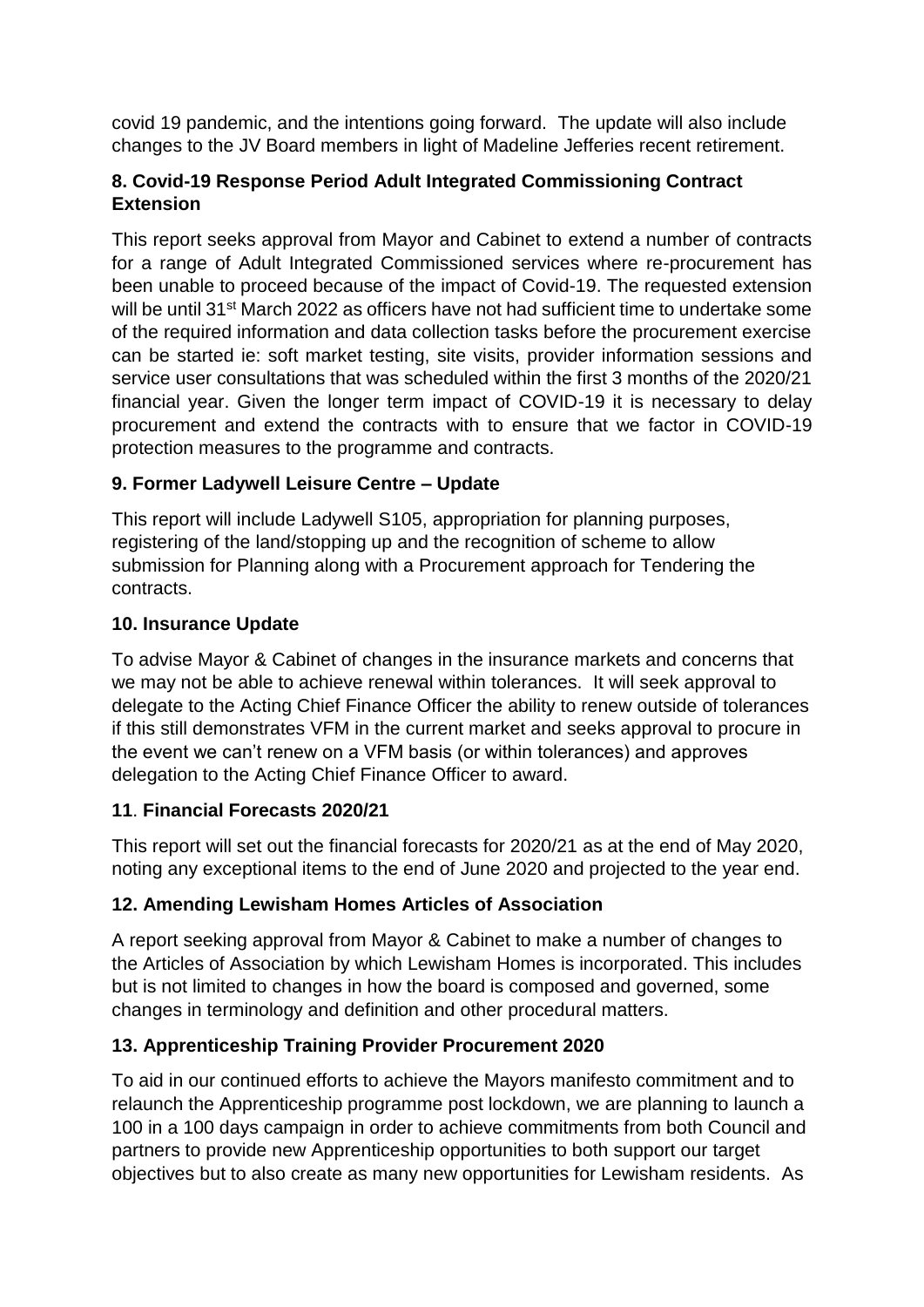well as the normal individual requests for Apprenticeships, we plan to run 3 cohorts, in leadership and management, data analysts and project management. We are seeking to procure 1 training provider to deliver the training for all 3 cohorts.

# **14. Catford Regeneration Programme Approval of Phase 1**

### *Proposal 1: Thomas' Lane Yard*

Enabled by £1.65m from the GLA Good Growth Fund to support social integration, with equivalent match funding the project restores and integrates the CCC building and garden with a new workspace hub focused around a public yard on Thomas' Lane car park. It combines old and new, it will produce a full study and proposals to link outside spaces and offer a rich mix of workspace, retail and community uses for Catford at street level, providing up to 100 new homes at upper level in new buildings.

## *Proposal 2: Catford Stations Links*

The Catford Road footpath between the two stations and the subway below are widened for a safer arrival experience, and sundecks are placed over the river to create additional amenity space away from traffic. This package of improved 'links' will enhance accessibility and legibility and create and animate a new park setting for Catford, delivering a missing link in Lewisham's green chain of parkland on Catford's doorstep.

## **15. Contract to refurbish premises at 43 and 45 Bromley Road**

This report is to seek agreement to tender a contract to refurbish Council premises at nos. 43 and 45 Bromley Road in order to reinstate a young care leavers' facility and a training and support base for Lewisham's foster carers. 43 and 45 Bromley Road are large Victorian semi-detached properties. The young care leavers' facility will be a dedicated hub for care leavers to attend. The Support and Training Hub for foster carers will be used as a facility which will support the recruitment, training and retention of foster carers. The contract opportunity will be advertised through the London Tenders Portal.

#### **16. Urgency Committee Referral of Annual Pay Statement**

To ratify the recommendations made by the Urgency Sub-Committee in April 2020 in respect of the Annual Pay Statement.

#### **18. Sydenham Park Footbridge**

That the Executive Director for Housing, Regeneration and Environment gives approval to a single tender action to appoint CML Ltd as lead contractor, with Topbond PLC as a subcontractor, for the replacement of the main span of Sydenham Park Footbridge, CML Ltd hold a Network Rail Principal Contractor License which is necessary to obtain access railway to undertake the replacement.

#### **19. Greenvale School Expansion Project**

The report seeks approval from Mayor and Cabinet to enter into a construction contract for the expansion of Greenvale Special School onto an annexe site in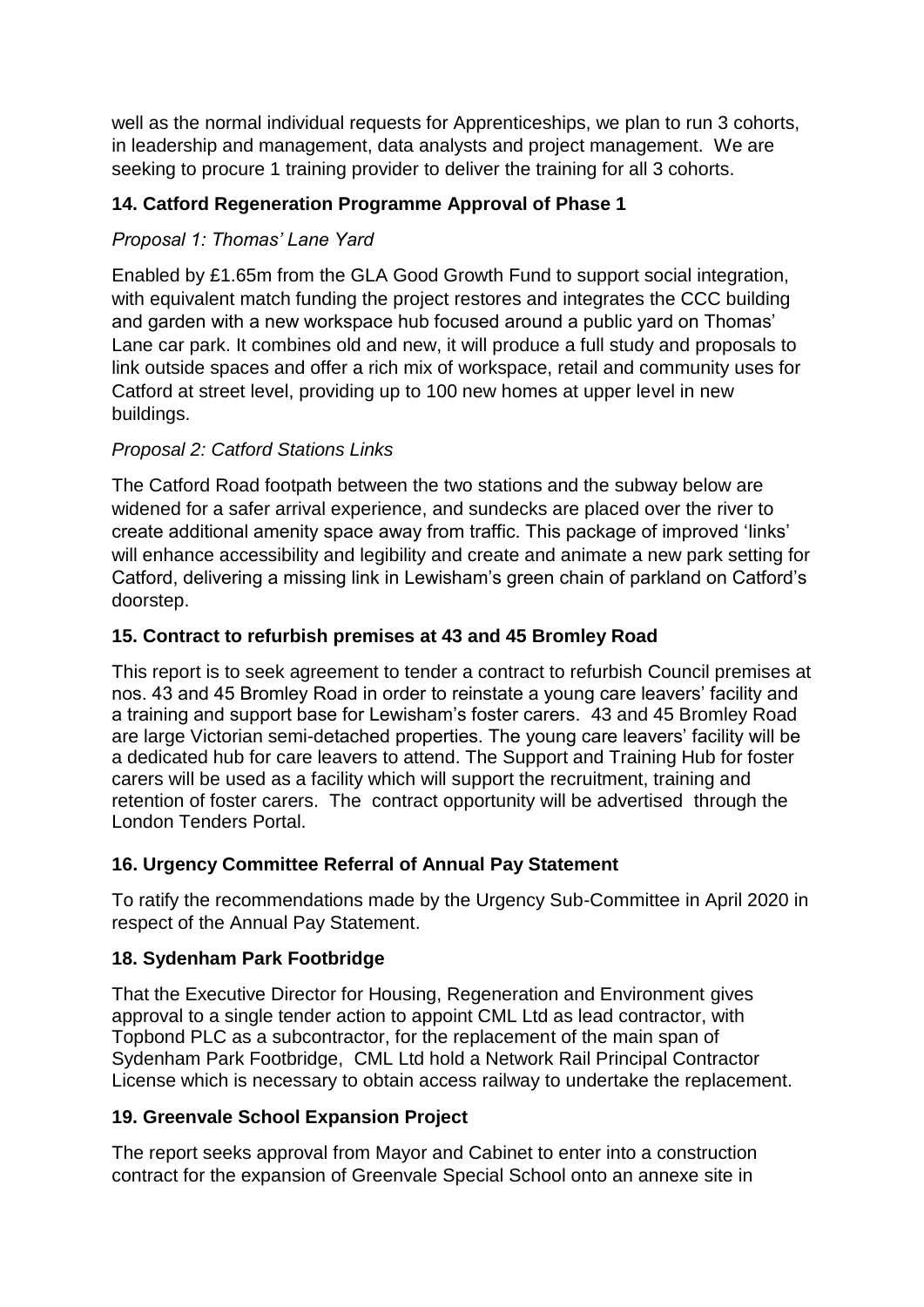Mayow Road. As well as containing the financial information relating to the land to be transferred.

### **20. Sanctuary Strategy**

This report presents Lewisham's Sanctuary Strategy for approval. The Strategy and approach, draw from the principles of City of Sanctuary and the Council's equalities duties and processes to form a cohesive approach which will see action plans developed across Council services to deliver sanctuary across the business. The strategy sets out the equalities perspective of the sanctuary work. Sanctuary is thematic equalities issue – it relates to a group of individuals who will all have at least one protected characteristics under the Equality Act 2010, and who often have intersectionality of protected characteristics. Sanctuary is ultimately about reducing the marginalisation of refugees, asylum seekers and migrants.

## **22. Approval to proceed with Procurement – Digitisation of Records - Councilwide**

This report seeks the approval of Mayor and Cabinet to proceed with full procurement of a Council-wide scanning and storage solution, via an already approved National Framework Agreement for Document Management Services (preferred procurement option). The contract is scheduled to spend over a stated sum (with an estimated value); subject to scrutiny in the Full Business Case to be presented to Lewisham Executive Management Team once the contract has been awarded to the preferred Supplier

# **23. Renewal of Pension Administration IT System**

This report seeks to establish a new contract for the critical Pensions Administration system, including the additional Member Self-Service functionality with the incumbent Heywoods Limited whose current contract expires in October 2020 . The recommendation is to establish the new contract for an additional five year period.

# **24. Preferred Tender for Travel and Transport Programme**

A procurement exercise was undertaken over October – November 2019, to select a preferred contractor for the Travel and Transport Programme on a 'payment by the savings achieved' basis. The outcome of the tendering process was that only one bid was received. The moderation meeting convened to evaluate the bid concluded that the bid failed to score consistently above the threshold for several of the criteria and that overall, the bid failed to demonstrate value for money for the Council.

A number of options for taking the Programme forward outside of a comprehensive second tendering exercise have been discussed by the officer Transport Board. These have included procuring specific elements of the Travel and Transport Programme, for example e-procurement, where the in-house resource would benefit from external support and help the Council achieve significant savings to achieve a balanced budget for the service.

The advent of the Covid-19 pandemic from March 2020, has meant the suspension of most travel and transport services for children and vulnerable adults and a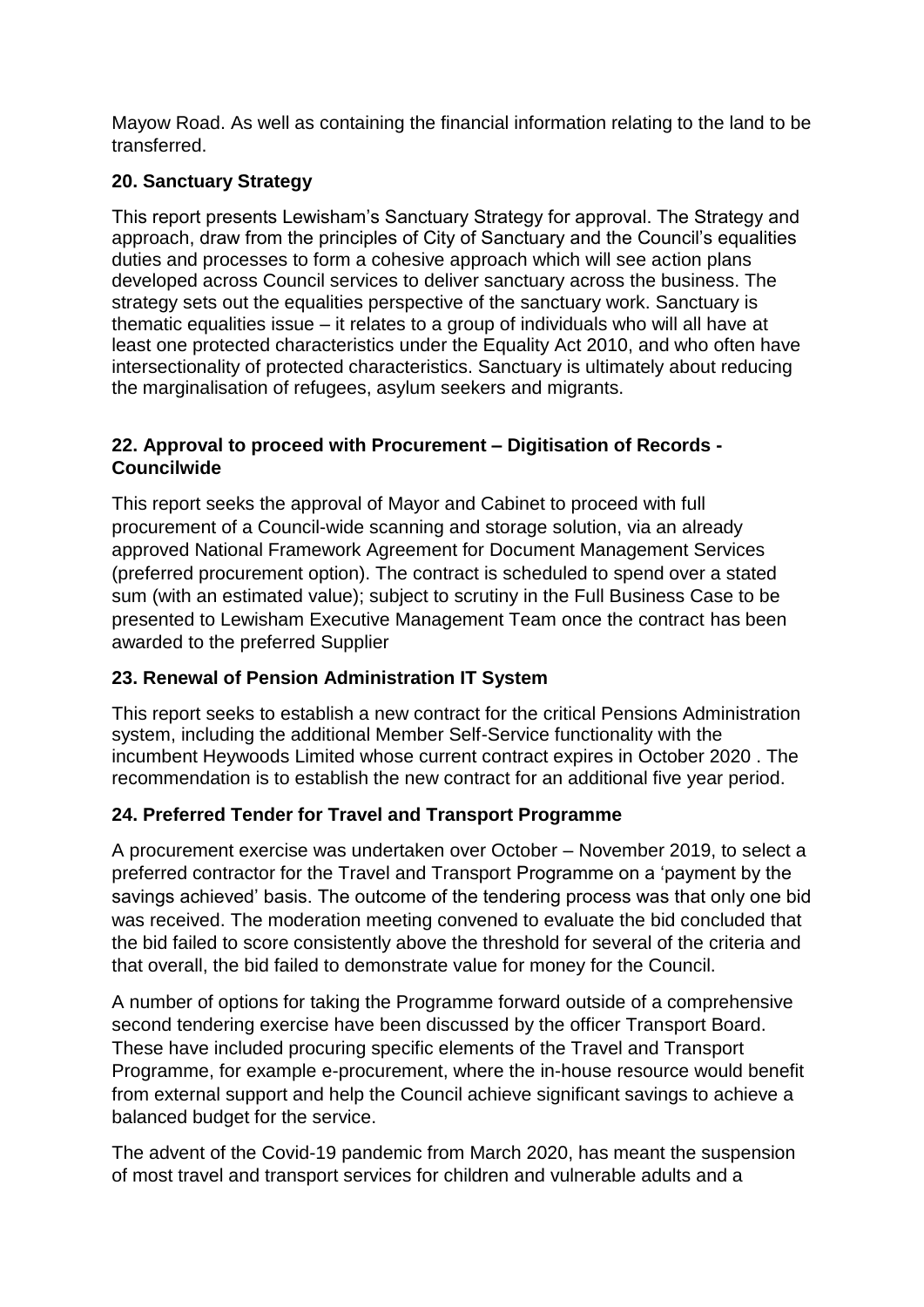redirection of officer resources to other priorities. Consequently, a worked up solution on how to proceed with the procurement for the Programme has not yet been finalised into a proposal that can be considered by the M&C.

### **25. Approval to Appoint Operator for Concessions Contract at the Lake, Beckenham Place Park**

This report seeks the approval of Mayor & Cabinet to award a new five year concession contract for the operation of swimming and boating activities at Beckenham Place Park lake.

# **26. Adoption of the Housing Strategy**

The purpose of this report is to review the responses to the recent consultation on the draft Lewisham Housing Strategy and to agree a new Housing Strategy. The new Housing Strategy is proposed to last from 2020-26, and will shape the direction of the housing service over this period. The strategy will be supported by a regularly reviewed action plan that sets out how the service and partners will achieve the goals of the strategy.

# **31. Conversion Sites**

This report relates to potential opportunities in various locations across the borough for converting properties for use as temporary housing for homeless households. The report sets out the properties, the early design work and the viability based on those designs. The report will request a budget to complete design work, submit planning applications (where applicable) and a budget to complete the work

# **32. Options Appraisal for Security Contracts**

Mayor & Cabinet approved an extension of the current security contract with CIS until Dec 2020 at Oct 2019 M&C, subject to an options appraisal to determine whether to insource or re-tender the contract. The Mayor & Cabinet paper will detail that options appraisal and make a recommendation

# **33. Corporate utility procurement**

Mayor and Cabinet agreed an overall approach to reviewing the procurement of corporate energy contracts on the 11 March 2020 (item 294). As part of that approach to procurement this item is to consideration of the options ahead of any decision to commit to procurement of gas and electricity for a further 12 months through our existing arrangements.

# **40. Extension of Resurfacing and Footways Contract**

The highways major resurfacing and footways contracts are tendered separately to the main highways term contract as these are currently capital funded. Both these contracts expire on the 31st March 2021 but allow for a year's extension to each of these contracts. This report is for the Council to approve the extensions where proposed by Officers .

# **41. Highway term Contract tender award**